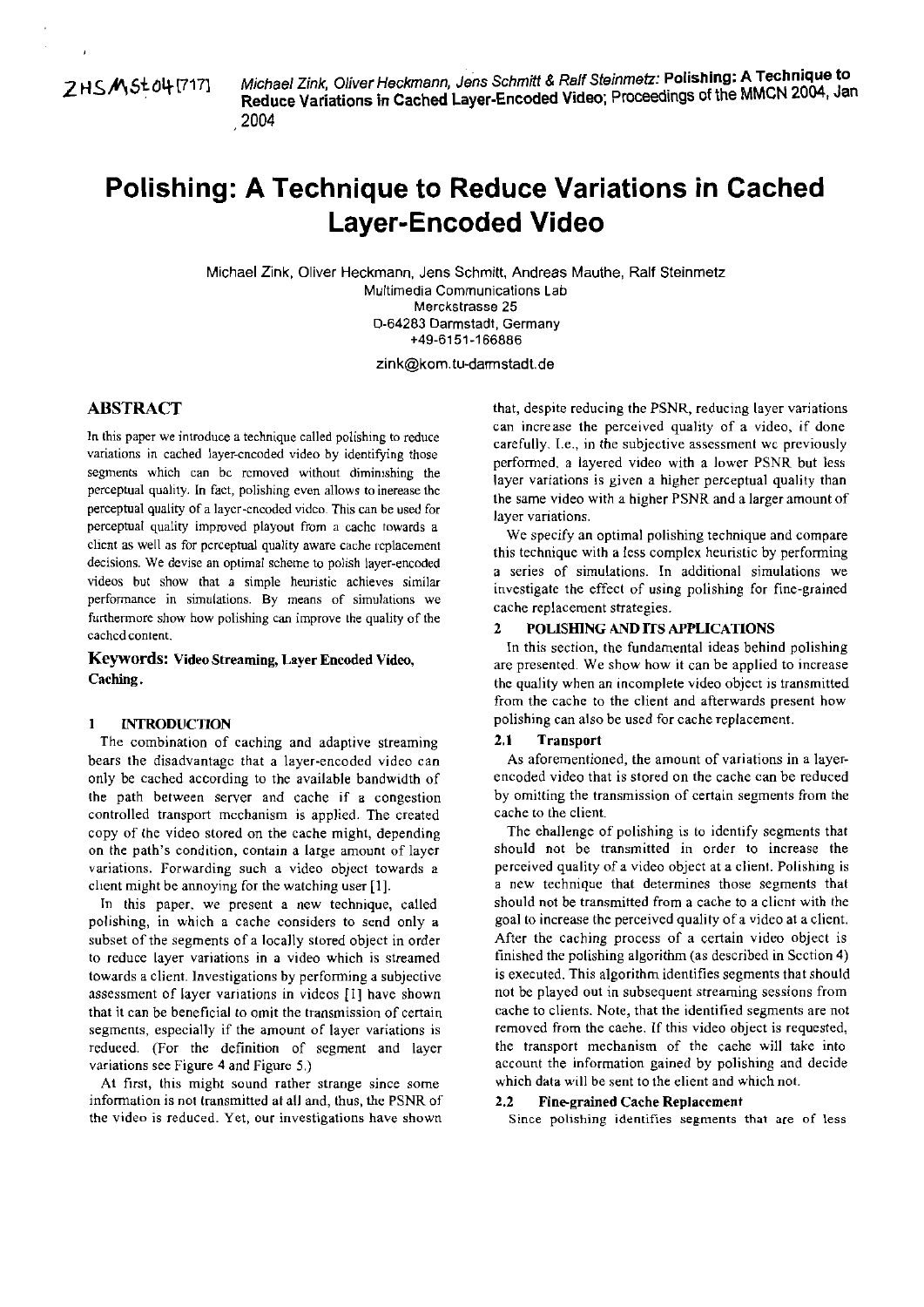importancc in relation to quality, the infomation gained by applying this technique can also be used for cache replacement strategies. Assuming that the Storage space on a cache is exhausted and data has tobe removed from the cache in order to allow the caching of a new object, segments identificd by polishing can be deleted. A fincgrained replacement scheme based on segments can increase the efficiency of the cache as shown by [?I. If, in addition, popularity information is taken into account, e.g., segments of the least popular object are deleted first, the quality of the cached content is also based on its popularity.

# **2.3** Spectrum

In our previous work on retransmission scheduling (RS) [3] we have developed a metric for the quality of layerencoded video and have verified the validity of this mctric by a subjective assessment [I]. Here, we briefly introduce this metric, which is referred to as spectrum. The spectrum is used as a metric for the quality of a layer-encoded video bcforc and after polishing. The definition of the spectrum is given in (I).

$$
s(v) = \sum_{i=1}^{T} z_i \left( h_i - \frac{1}{\sum_{i=1}^{T} z_i} \left( \sum_{j=1}^{T} z_j h_j \right) \right)^2 \qquad (1)
$$

 $h_i$  – number of layers in time slot *t*,  $t=1, ..., T$  $z_i$  – indication of a step in time slot t, t=1, ..., T

#### Figure **1** Definition of the spectrum

**A** small spectmm indicates a good quality while the quality worsens with an increasing spectrum. Although, the spectrum is a good metric for RS it has a one important disadvantage in combination with polishing. The spectrum becomes 0 for the case that no layer changes occur irrespective of how many layers the video object consists. This is uncritical in the case of RS where new segments are added to the video and achieving a spectrum of 0 always leads to a better quality than the one of the originally cached object. It is different in the case of polishing in which segments are discarded. If the decision to drop certain segments would be solely driven by the spectrum, polishing could lead to the fact that all segments of incomplete layers are discarded. This effect, which we denote as over polishing (see Figure 2), is undesirable because it decreases the quality in a drastic manner. In Section 4, we present a new algorithm for polishing that avoids the problem of *over polishing.* 



Figure 2 Polishing vs. retransmission scheduling

#### 2.4 Example

Here, we give a simple example to demonstrate the effect of polishing. We assume that a layer-encoded video is stored in the cache as shown in Figure 3. The variations in the amount of layers is caused by a congestion controlled transmission between server and cache whichresults from the network conditions on the palh between both (see Section 5 for details on how we simulated the congestion controlled transmission). Figure **3** also shows the layerencoded video as it would be transmitted to the client after the polishng algorithm has been performed. The third shape in Figure **3** shaws the result of a simple heuristic where only the highest (5th) layer is dropped. Further details about the optimal polishing algorithm are given in Section 4. Figure **3** shaws a significant reduction in layer variations due to polishing. A reduced spectrum (28) campared to 193 of the originally cached object) indicates a better perceptual quality compared to the one of the originally cached object. The effect af over polishing has been avoided.



Time (sements)

Figure 3 Comparison of originally eached and polished (heuristie and optimal) video object

 $\overline{2}$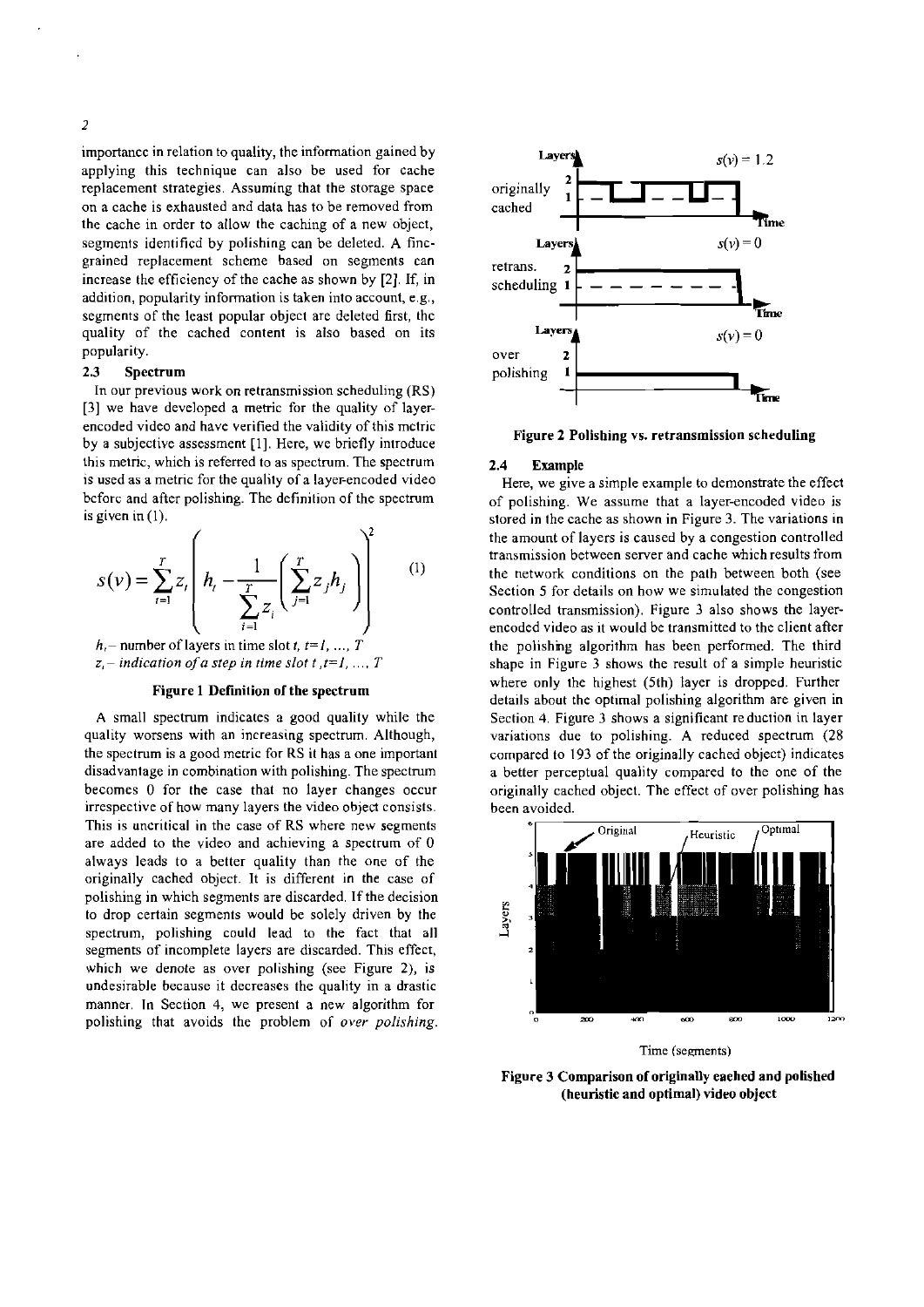#### **3 RELATEDWORK**

There is much less work on the caching of layerencoded video than work on caching of monolithic video (e.g., MPEG-1) objects. Existing work on caching layerencoded video is only concerned about cache replacement and not the playout to the client. Polishing is, to the best of our knowledge, the first investigation on this topic.

Rejaie et al. [4] were the first that presented an approach for the caching of layer-encoded video. The video is streamed in a congestion controlled manner (using the RAP protocol [5]) from a server through a proxy into a client. Missing segments on a cache, caused by losses and rate adaptation, are prefetched in a demand driven fashion to improve the quality of a cached video. A cache replacement algorithm is prcsented that works on a finegrained level, which allows the dropping of single segments of **a** layer. Simulations reveal that the quality of a cached video is directly related to its popularity. In contrast to our approach, where removable segments are identified by polishing, segments are dropped in a very simple manner. Each layer of a video is regarded separately. Beginning at the top layer, for each single layer segments are removed from end to beginning, while in our case the whole video is regarded for the removal of segments.

Similar investigation to [4] have been performed by Paknikar et al. [6], with the difference, that only complete hyers can be dropped. In addition, their approach consists of a cluster of caches which is managed by a broker and is designed for a high-speed local area network.

An analytical investigation was performed by Kangasharju et al. [7]. Their main goal was to gain better insights on the effects of cache space and link bandwidth on the cache performance. In contrast to [4] only complete layers can be stored or removed from the cache in order to keep the problem mathematically tractable. Congestion control on the link between the server and the proxy and the proxy and the client is not assumed.

**A** prototype implementation of an adaptive multimedia cache is presented in **(21.** The authors modified the Squid web proxy cache in order to be able to perform the caching of layer-encoded video. ßased on this prototype initial experiments were perfomed. These preliminary results tend to confirm the simulative results from [4].

Quality based caching [8] is an additional approach for partial caching which assumes that metadata information about the quality of a scalable video is available. E.g., the metadata would provide that removing the top iayer of a 5 layer video would reduce the quality of the video by 20%. It is not clear how this information can be obtained.

#### **4 OPT7MAL POLISHiNG**

To polish a layer-encoded video means to minimize the spectrum while at the same time maximizing the number of segments played out to the client and could thus be

regarded as a multi-objective optimization problem. Two characteristics of that optimization problem make it hard to be treated directly: on the one hand. the two competing optimization goals and, on the other hand. the non-linear quadratic form of the spectrum. Therefore, we decided to resort to a substitute metric for the spectrum, namely layer variations, and a utility based approach where we introduced parameters for the relative weighting between the two competing goals of polishing.

Polishing - which under theses prerequisites means maximizing the playback utility of a video - can be formulated as the mixed integer programming problem  $[9]$ given in Figure 4.

The two parameters  $u_i$  and p describe the utility of the video playout.  $u_i$  is the utility for receiving layer  $l$  (and all lower layers) in one period , obviously, the more layers are played back the higher the utility.  $p$  describes the utility loss for a layer change. By including  $u_i$  into the optimization process the over polishing effect described in Section 2.3 is avoided.  $p$  prohibits quality loss by changing the playback layer too often.

The variables *h,* contain the highest layer of the polished video at time **I,** it can never be higher than the highest cached layer (see constraint (5)). The binary variable  $z_i$  is needed to account for layer changes in the target function. z, is forced to one by consiraints **(3)** and (4) when the highest layer of the polished video changes. Binary variable  $b_d$  stores whether a layer *l* is included in the polished video in period  $t$  or not, constraint  $(6)$ expresses its relationship with the highest layer *h,.* 

This problem can be solved with standard techniques like Branch and Bound and the Simplex algorithm [9]. We used the commercial mathematical programming solver Ilog CPLEX [I01 to solve the problem.

**Lavers** 



**Figure 4 Cached layer-encoded video** 

#### **5 SiMüLATiONS**

To verify if polishing is a valid approach and to obtain further information on the influence of the utility factors  $u_i$ **and p we** deiidcd **to prfomi a seriec of** stmulations. An additional goal was also to investigate how a simplc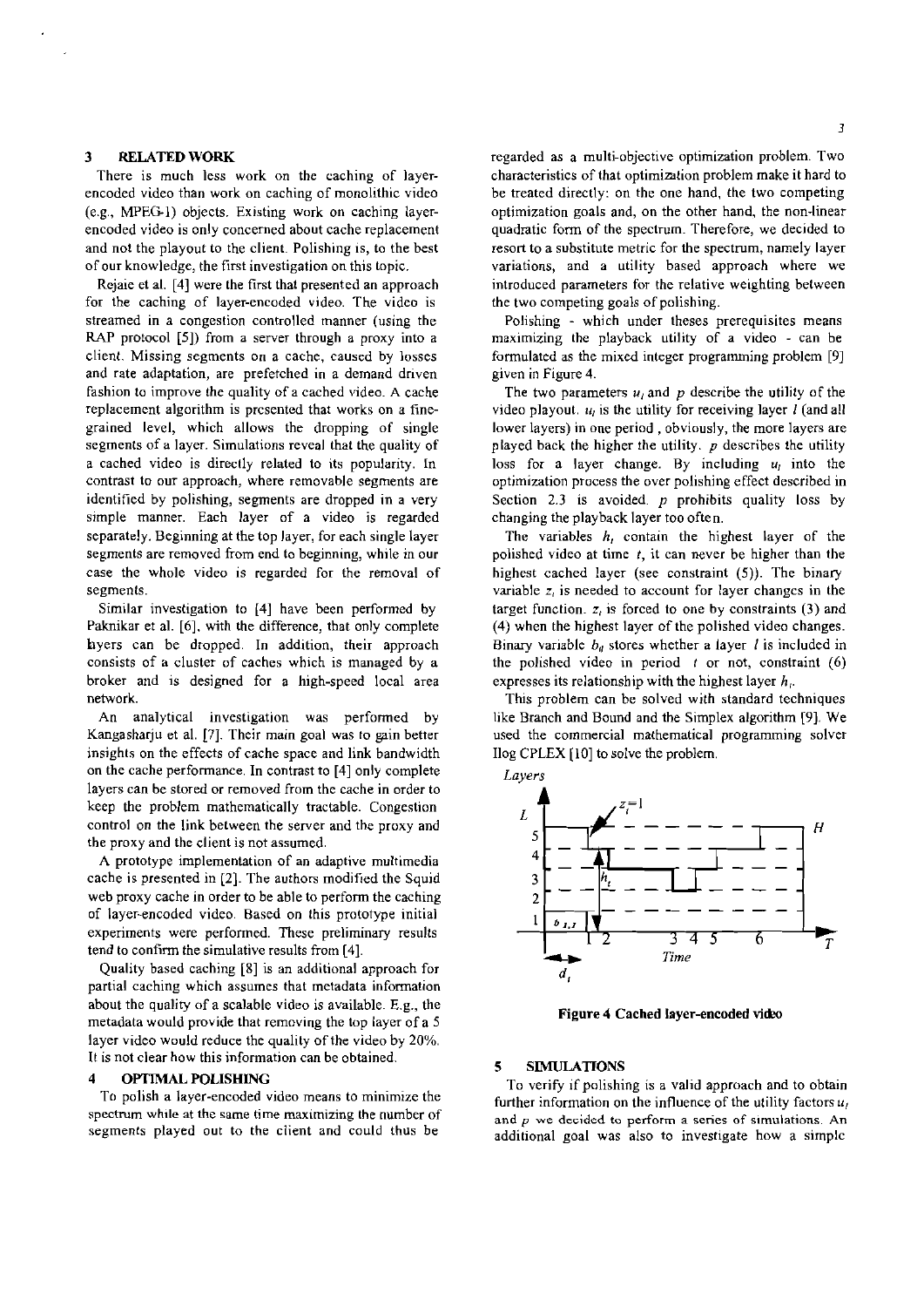heuristic performs in comparison to the optimal polishing algorithm. This heuristic simply drops one ore more adjacent layers, beginning from the top.

The simulations are performed in the following manner:

|                       | Indices:       |                                                                                                                                                  |     |  |  |  |  |
|-----------------------|----------------|--------------------------------------------------------------------------------------------------------------------------------------------------|-----|--|--|--|--|
|                       |                | $l = 1, , L$ Layer of the video                                                                                                                  |     |  |  |  |  |
|                       |                | $t=1,\ldots T$ Period t                                                                                                                          |     |  |  |  |  |
|                       |                | Parameters:                                                                                                                                      |     |  |  |  |  |
|                       | $h_t^{cuched}$ | number of the highest layer that is cached for period $t$ ,<br>all lower layers are cached in period $t$ , too.                                  |     |  |  |  |  |
|                       | Н              | sufficientlz large number (H>L)                                                                                                                  |     |  |  |  |  |
|                       | d,             | length of period (in seconds)                                                                                                                    |     |  |  |  |  |
|                       | $u_i$          | utility of receiving layer $l$ for one second (if video is<br>playd back for one sec. On layer 3 it generates a<br>ultility of $u_1 + u_2 + u_3$ |     |  |  |  |  |
|                       | р              | utility loss for a change in the number of layers that<br>are played back                                                                        |     |  |  |  |  |
|                       | Variables:     |                                                                                                                                                  |     |  |  |  |  |
|                       | h <sub>1</sub> | the layer the video is played back in period $t$                                                                                                 |     |  |  |  |  |
|                       | z,             | binary variable, one if a layer change occurs at the<br>beginning of period t, zero otherwise                                                    |     |  |  |  |  |
|                       | Ь,             | binary variable, one if is played back in period $t$ at<br>layer I or higher, zero otherwise                                                     |     |  |  |  |  |
| Optimization problem: |                |                                                                                                                                                  |     |  |  |  |  |
|                       |                | $Max \left( \sum_{i,i} u_i d_i b_i - \sum_i pz_i \right)$                                                                                        | (2) |  |  |  |  |
| subject to            |                |                                                                                                                                                  |     |  |  |  |  |
|                       | za s           |                                                                                                                                                  |     |  |  |  |  |

$$
h_{t} - h_{t-1} \le Hz_{t} \qquad \forall t = 2, ..., T
$$
 (3)

$$
h_{t-1} - h_t \le Hz_t \qquad \forall t = 2,...,T
$$
 (4)

$$
0 \le h_{t} \le h_{t}^{cached} \qquad \forall t = 1,...,T
$$
\n<sup>(5)</sup>

$$
lb_{il} \le h_l \qquad \forall t = 1, ..., T \qquad \forall l = 1, ..., L \qquad (6)
$$

$$
b_{il} \in \{0,1\} \qquad \forall t = 1,...,T \qquad \forall l = 1,...,L \qquad (7)
$$
  
=  $\{0, 1\} \qquad \forall t = 1,...,T$  (8)

For each simulation an inslance of a layered video on the proxy cache is randomly generated. Here, we modeled such a layer-encoded video instance as a simple finite birth-death process since it is the result of the congestioncontrolled video transmission which restricts state transitions to direct neighbor states.  $\{0, \ldots, L\}$  is the state space and birth and death rate are chosen equal as **L**   $1/SQRT(3)$  (for all states) which results in a mean length of 3 time units for periods wich stable quality level . We use a discrete simulation time where one unit of time corresponds to the transmission time of **a** single Segment. In Figure 3 (Original), an example video instance gencrated in this way is given. On each instance of a layer-encoded video created as described above our polishing algorithm is perfomed. Before and after polishing the spectrum of the video is calculated in order to obtain inforrnation about the quality change. An example of such a simulation step is shown in Figure 3 (before and after polishing) with the following set of parameters:  $u_i=1$ ,  $u_i=1$ ,  $u_i=1$ ,  $u_i=1$ ,  $u_i=1$ and  $p=8$ .

# 5.1 **Uölity** Parameters

To obtain bettet insights in the influence of the parameters  $u_i$  and p we ran a series of simulations. The results of this simulation are presented in Figure 6 and Figure **7.** For each parameter set 100 video objects were randomly created and polished as described above. The average spectrum and the average total amount of segments were calculated before and after running the polishing algorithm. Figure 6 shows the resulls for three different simulations and the spectrum for two versions of the heuristic.



Utility parameter p

### **Figure 6 Spectrum**

In the first version the top  $(Heu(1))$  layer is dropped and in the seeond the two top (Heu(2)) layers are dropped. Then we calculated the average speetrum and average amount of segments of all 100 resulting objects. As can be derived from both figures the heuristic has the disadvantage that it is static while, in the case of polishing, the selection of the parameters  $u_i$  and  $p$ infiuences speetmm and amount of segmenls of the polished video object. On the other hand, the heuristic is simple and can be applied with little computational effort and the obtained resulls are fairly close to the ones of the optimal polishing.

In the case of polishing, we perfomed the different classes of simulation with  $u_i=1$ ,  $u_i=1/l$ , and  $u_i=1/l^2$ respectively.

 $\overline{A}$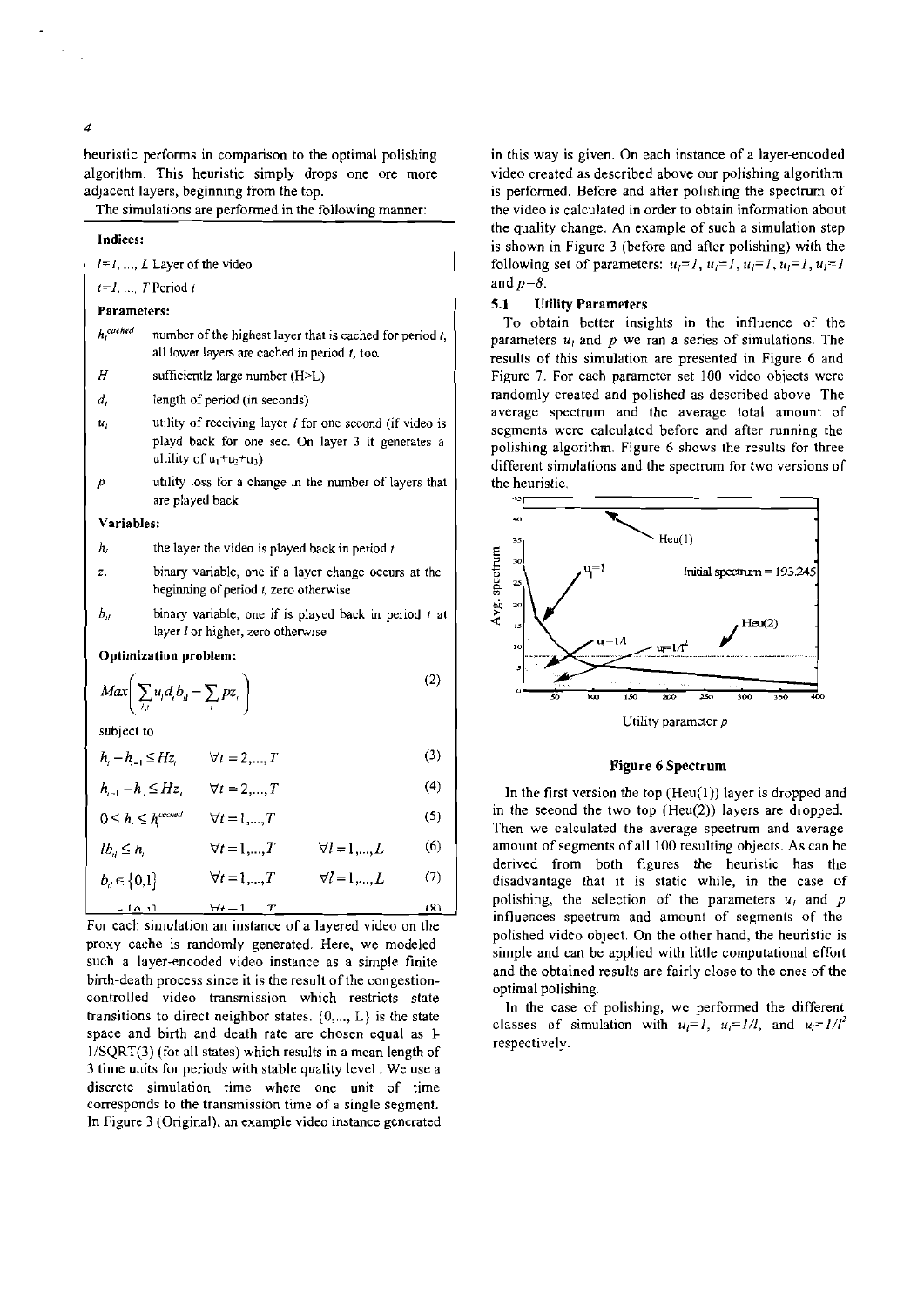



#### Figure 7 Avg. amount of segments per video object

# 5.2 Replacement

In another set of simulations we investigate how polishing can influence the cache replacement. This should be seen as an initial step to show the general applicability of polishing for cache replacement. Further invcstigations have to show, if a relation between popularity and quality of the cached video can be achieved by the application of polishing.

At thc beginning of the simulation we assumed that the cache was initially filled with 50 unpolished video objects, consuming all of the cache's storage space. Then, 50 additional objects should be incrementally, i.e., one per time slot, stored on the cache. To generate the additional storage space for these objects in the first step the already cached objects are polished. If the space gained by polishing or in the case that all objects are already polished, a cached object will be removed in FIFO manner. This simulation was performed for the parameter set  $p=50$ and  $u_i = l$ . In an additional simulation (no-polishing), objects are not polished but simply removed. We also simulated the cache replaccments for the two versions of the heuristic. Figure 8 depicts the spectrum for each of the simulations, while the average amount of segments per object is shown in Figure 9.



#### Figure 8Spectrum for cache replacement

An interesting result is revealed by the comparison of both graphs for the case  $p=50$  and  $u<sub>i</sub>=l$ , where a high reduction of the spectrum results in a moderate reduction of the average amount of segments per cached object. Compared to a cache replacement which does not incorporatc polishing thc total amount of video objects stored on the cache is higher in the polishing simulations (see Table 1). Thus, integrating polishing into thc cachc rcplacemcnt method is beneficial sincc a higher amount of video objects can be cached and layer changes are reduced (smaller spectrum). Based on the parameters that can be chosen for the polishing method, the behavior of the cache replaccment mcthod can be influenced. E.g., a cache Operator can control, with the aid of this parameters, if more objects in a lower quality or vice versa should be cached. Also in this simulation, the results of the heuristic are close to the optimal polishing result. or the polishing method, the behavior of<br>cment mcthod can be influenced. E.g., a<br>an control, with the aid of this parameters,<br>in a lower quality or vice versa should be<br>this simulation, the results of the heuristic<br>potimal



Replacement run

Figure 9 Avg. amount of segments per object for cache replacement

|                | Simulation   No-polish   P=50, ul=1   Heur(1)   Heur(2) |  |
|----------------|---------------------------------------------------------|--|
| <b>Objects</b> |                                                         |  |

#### 6 Conclusions

In this Paper, we have presented a new technique to reduce the variations in layer-encoded video for the playout from the cache to the client. Simulative investigations of polishing indicate the gcneral applicability and the benefits of this technique which can also be used for cache replacement.

In future work, we will refine the simulations on cache replacement by introducing a model for popularity based user requests. Afterwards we plan to integrate polishing in our experimental streaming platform. Additionally, it might be interesting to investigate if polishing can also be applied at the client's buffer, since additional variations can be introduced an the path between caehe and client.